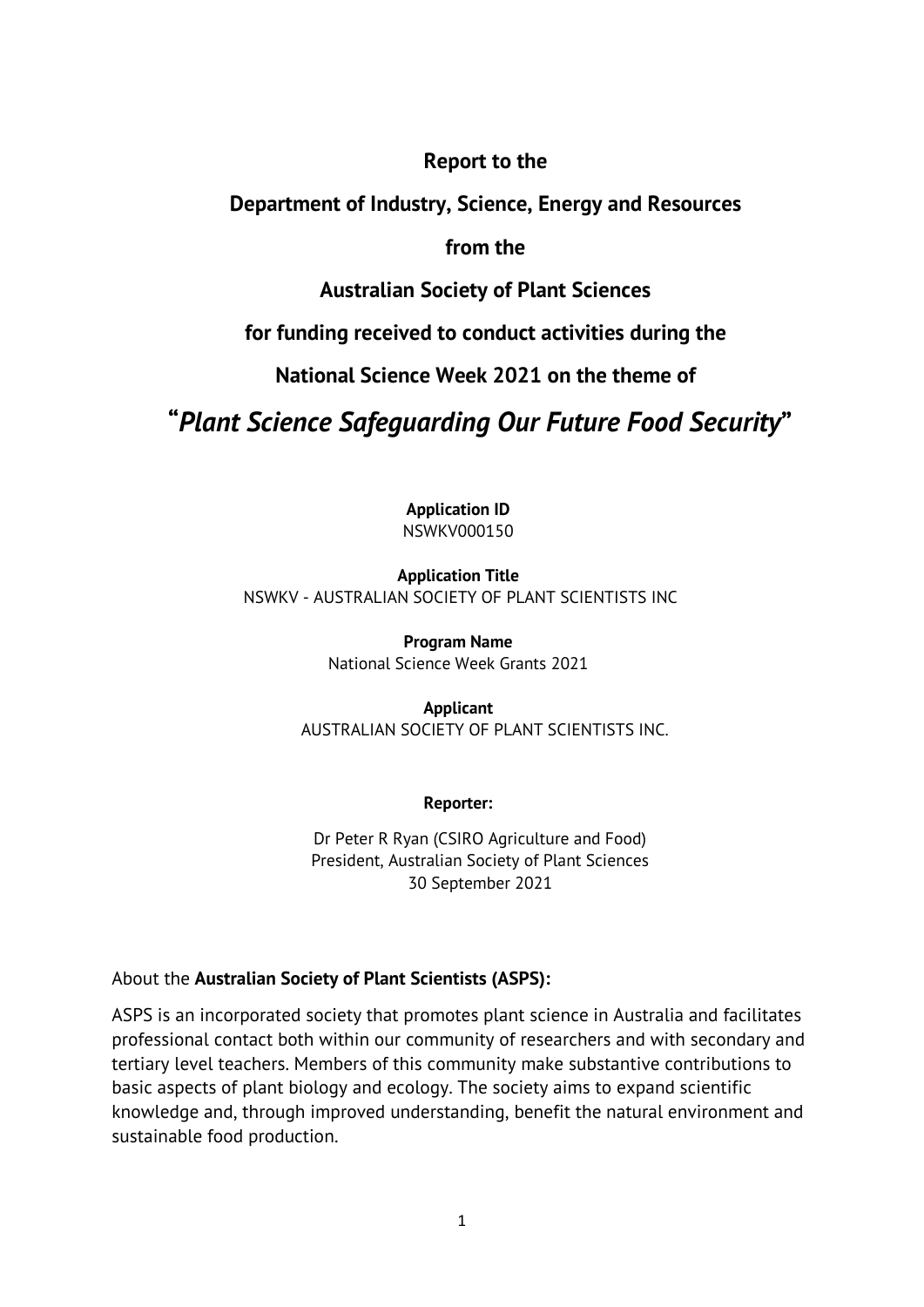# Index

| Section<br>Page                                                  |  |  |  |  |
|------------------------------------------------------------------|--|--|--|--|
|                                                                  |  |  |  |  |
|                                                                  |  |  |  |  |
| ASPS National Science Week events by State: Planned and Actual 5 |  |  |  |  |
| Oueensland                                                       |  |  |  |  |
| Queensland University of Technology  5<br><b>New South Wales</b> |  |  |  |  |
|                                                                  |  |  |  |  |
|                                                                  |  |  |  |  |
| <b>Australian Capital Territory</b>                              |  |  |  |  |
|                                                                  |  |  |  |  |
| Victoria                                                         |  |  |  |  |
|                                                                  |  |  |  |  |
| Melbourne and Monash Universities  8                             |  |  |  |  |
| Tasmania                                                         |  |  |  |  |
|                                                                  |  |  |  |  |
| South Australia                                                  |  |  |  |  |
|                                                                  |  |  |  |  |
|                                                                  |  |  |  |  |
|                                                                  |  |  |  |  |
|                                                                  |  |  |  |  |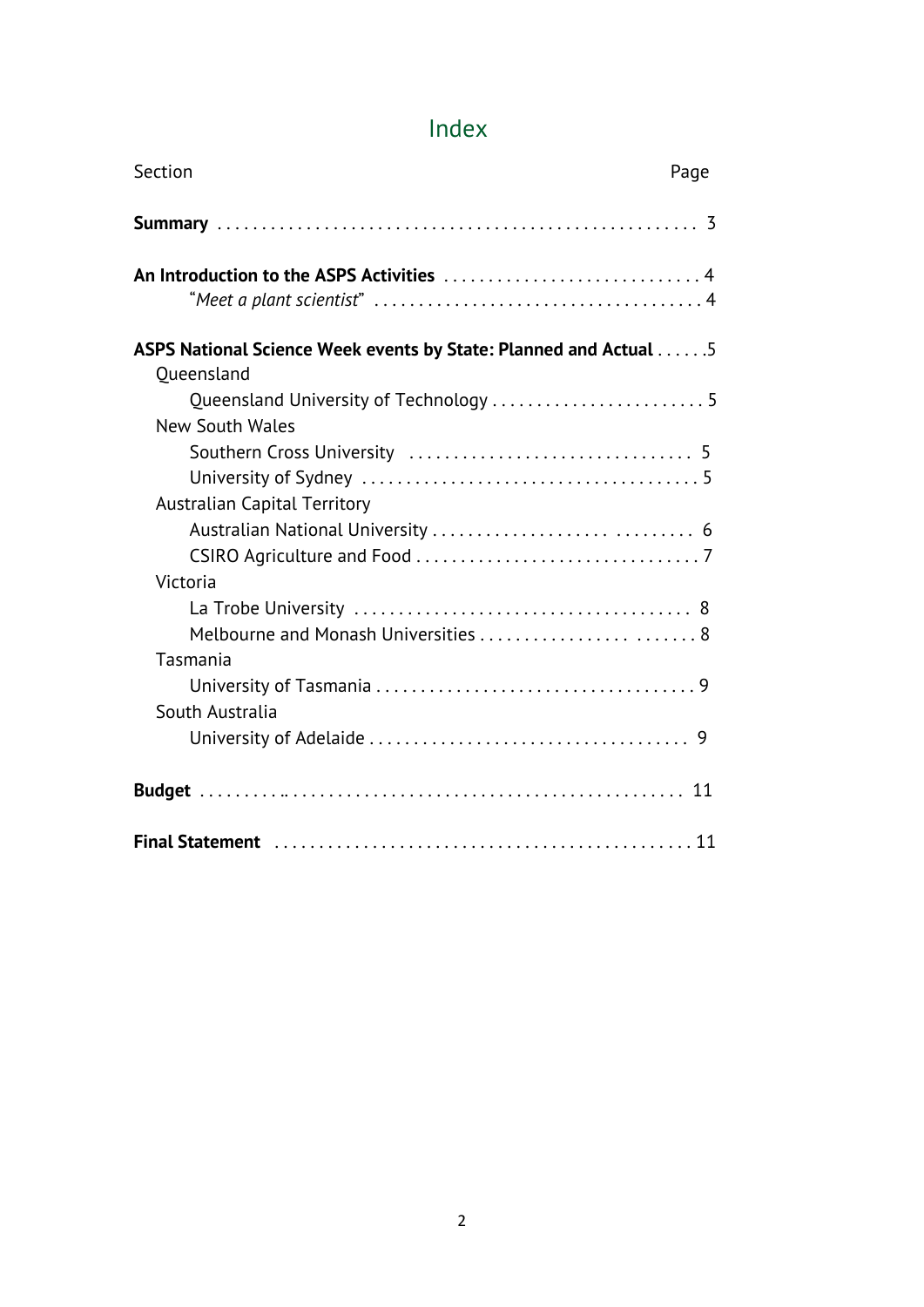## **Summary**

Food security in a changing climate is a global challenge for the 21st century. The Australian Society of Plant Scientists (ASPS) considered this an important topic to highlight during National Science Week. Consequently, the ASPS planned a series of events around Australia. These included lectures and interactive activities as well as public tours of research laboratories, facilities and field sites. All these events revolved around the theme of plant science, climate change and food production. Our aim was to explain the challenges facing global food security, the importance of plant science to meet these challenges and to highlight the excellent research being conducted by Australian scientists. We were also hopeful that these events might encourage more people to consider plant science and agriculture as important and engaging careers.

The activities organised around Australia involved eight institutions from five states. Covid19 outbreaks caused rapid lockdowns in many cities which forced changes to be made. However, we were prepared to some extent. Although fewer face-to-face events, public lectures and on-site tours were possible we were able to move much content online. One very successful face-to-face event did occur at the Waite Institute in The University of Adelaide and live online events were organised at The University of Sydney. The unexpectedly short notice for lockdowns in some cities meant that seminars were recorded and placed on-line and other new virtual activities were prepared. One of these new activities was called "*Meet a Plant Scientist*" where members of ASPS were asked to briefly introduce themselves and their work to a public audience. This is described further below.

Overall, more than 70 APSP members, invited speakers and graduate students volunteered their time and energy to plan and deliver the activities described in this report. Face-to-face events in Adelaide attracted 50 people, a live on-line event in Sydney involved 200 people and the 44 new educational videos produced and placed on YouTube<sup>TM</sup> have been viewed ~1,500 times by the middle of September. Additional videos have been added recently. The ASPS is very grateful to DISER for their funding. Our Society is satisfied that it has provided fun and engaging activities and delivered important messages to a wide audience, especially considering the extraordinary circumstances imposed on many cities by Covid19. We are very proud of our contributions.

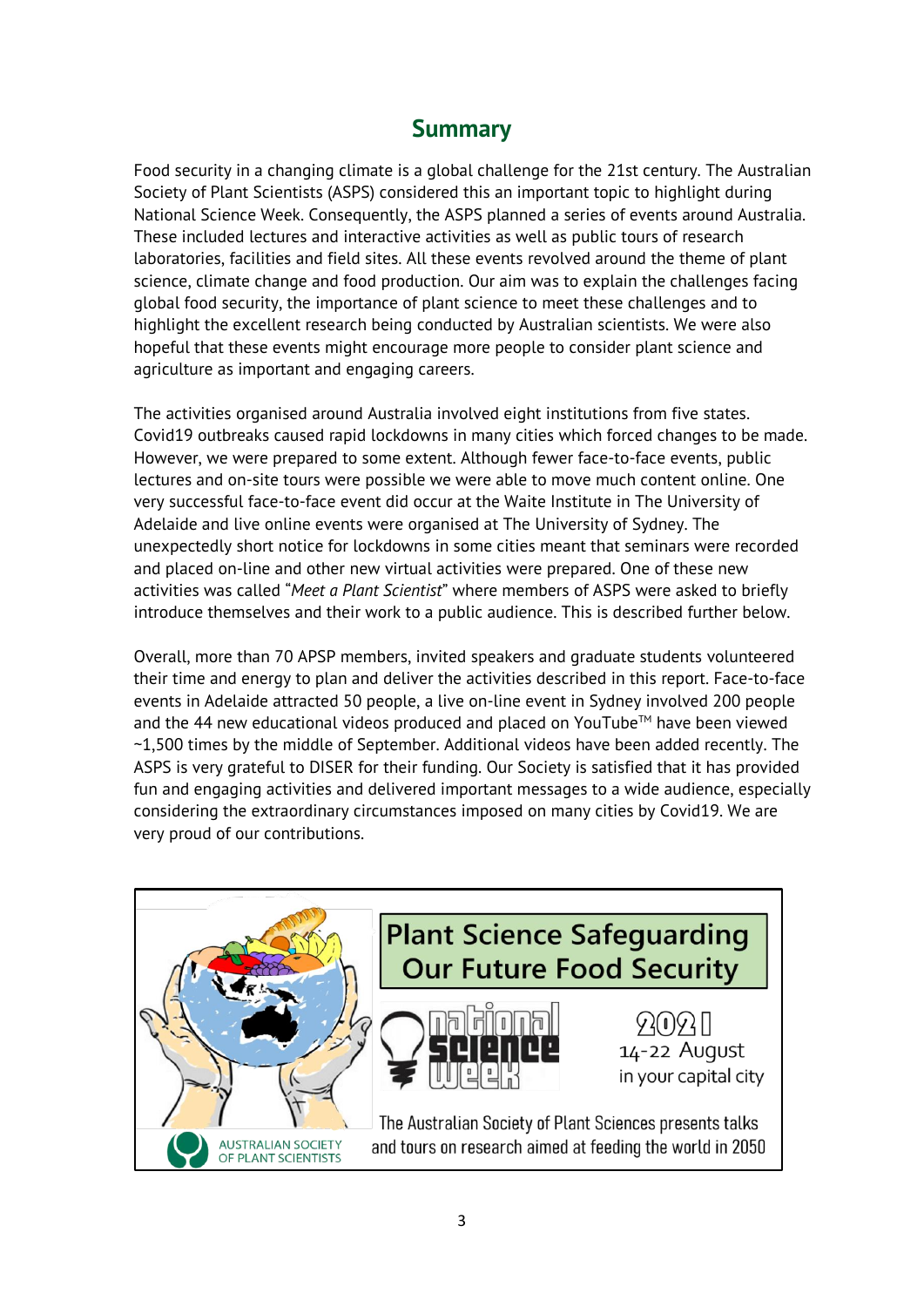# **An Introduction to the ASPS Activities**

The ASPS organised Science Week events in most major cities (hubs). Although the teams at these hubs were largely independent in their content, we encouraged them all to use a common video to Introduce the activities to provide some common branding cross the country.

The link to the introductory video describing the theme of our activities and the final acknowledgement slide are presented below.

https://www.youtube.com/watch?v=whFUyNK\_qMg&list=PLCjVjret6uSjD2hYjzEkeZZn6Gj9GFGu



#### *"Meet a Plant Scientist***" an on-line speed-dating experiment with plant scientists.**

In anticipation of likely Covid19-imposed restrictions, ASPS introduced an idea not included in the initial application to DISER. It was called "*Meet a Plant Scientist*. Members of ASPS were invited to make a video just 30 seconds long to introduce themselves to the public. In that time, members needed to describe where they work and their research areas and broadly explain the burning scientific question they most want to answer in the future.

The following link includes a video Introduction to "*Meet a Plant Scientist"* provided by the ASPS President, Dr Peter Ryan, and all the other contributions: https://www.youtube.com/watch?v=Z89GTOvT7Iw&list=PLCjVjret6uSjalUbDCO8a8jjuJesKZ8y3 &index=1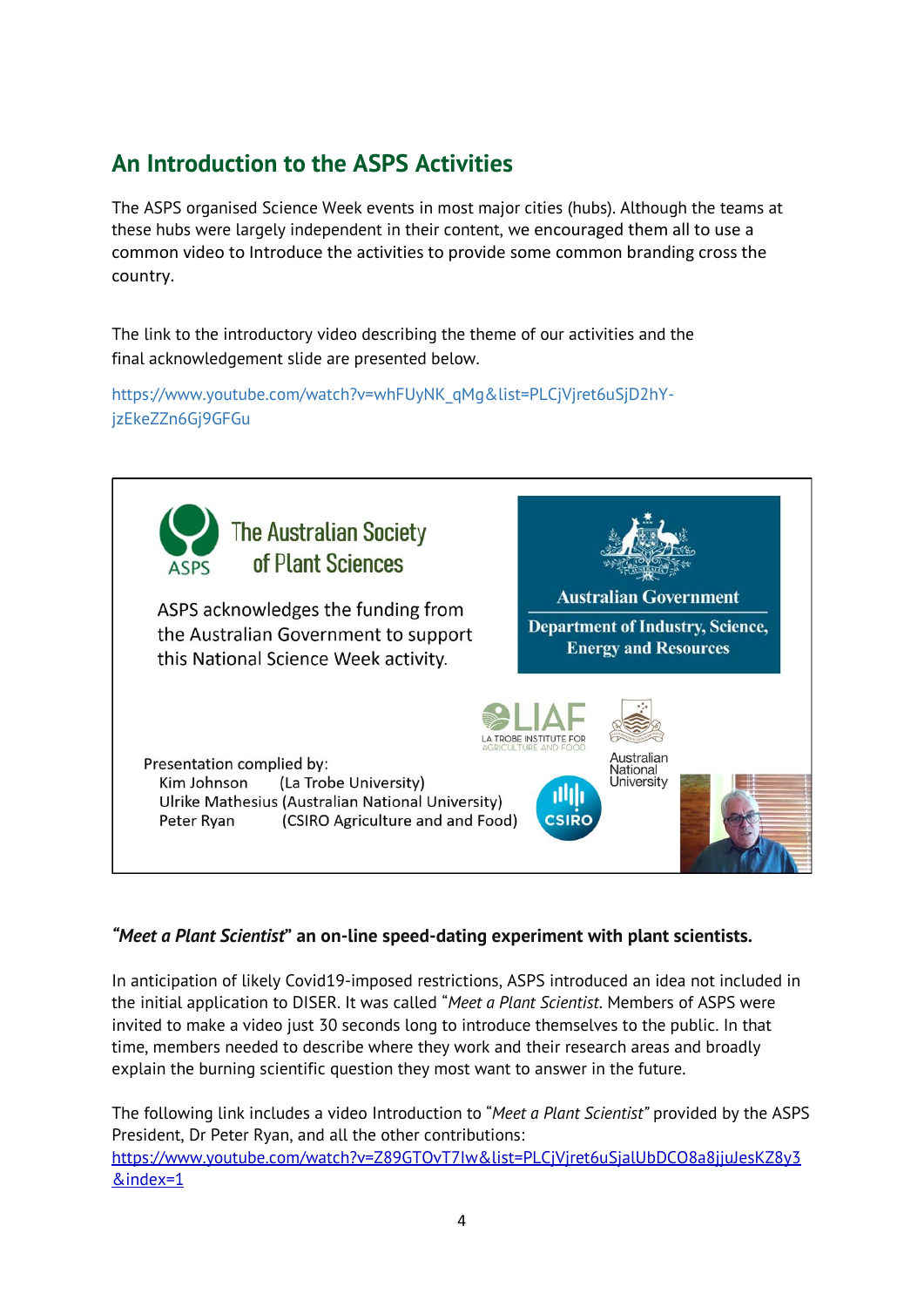# **ASPS National Science Week events by State: Planned and Actual**

# **Oueensland**

#### **Queensland University of Technology** – Key organiser - Dr Brett Williams

The activities at QUT had to be cancelled because of Covid uncertainty and unexpected flurry of academic commitments for the organiser. However, Dr Williams did organise for two interactive videos to be made available online. One is a virtual tour of the science teaching laboratories and facilities at QUT and the other is an interactive video describing the scientific equipment in a standard biological laboratory. These videos were not produced specifically for Science Week. Links to them are here:

https://cdn.qut.edu.au/media/qut-science-experience-anz/ https://my.matterport.com/show/?m=cEBNvWzjjw7

## New South Wales

#### **Southern Cross University (Lismore)**– Key organiser: Professor Bronwyn Barkla

The events organised by SCU around the theme of "*Farming for our future*" for Saturday August 14th had to change to online activities. Instead, the team generated a series of videos from Early Career Researchers, Staff and Higher Degree Research Students (HDRS) highlighting the work being carried out within the Faculty of Science and Engineering at Southern Cross University. Dr. Priyakshee Borpatra Gohain described her work on "Breeding mustard suitable for Australian Agriculture", Dr. Jay Anderson spoke about "Plants and Fungi: Friends and Foe" and Ms. Janelle Schaffer described her work on "Exploring Plant Compounds"

These Videos are still available here: https://youtube.com/playlist?list=PLCjVjret6uSjLV-oQhiMEwaixzbn1zLm

**The University of Sydney (Camperdown and Camden campuses)**– Key organisers: Associate Professor Mary Byrne, Professor Brent Kaiser, Professor Robert Park, Associate Professor Marcus Heisler, and Dr Claudia Keitel.

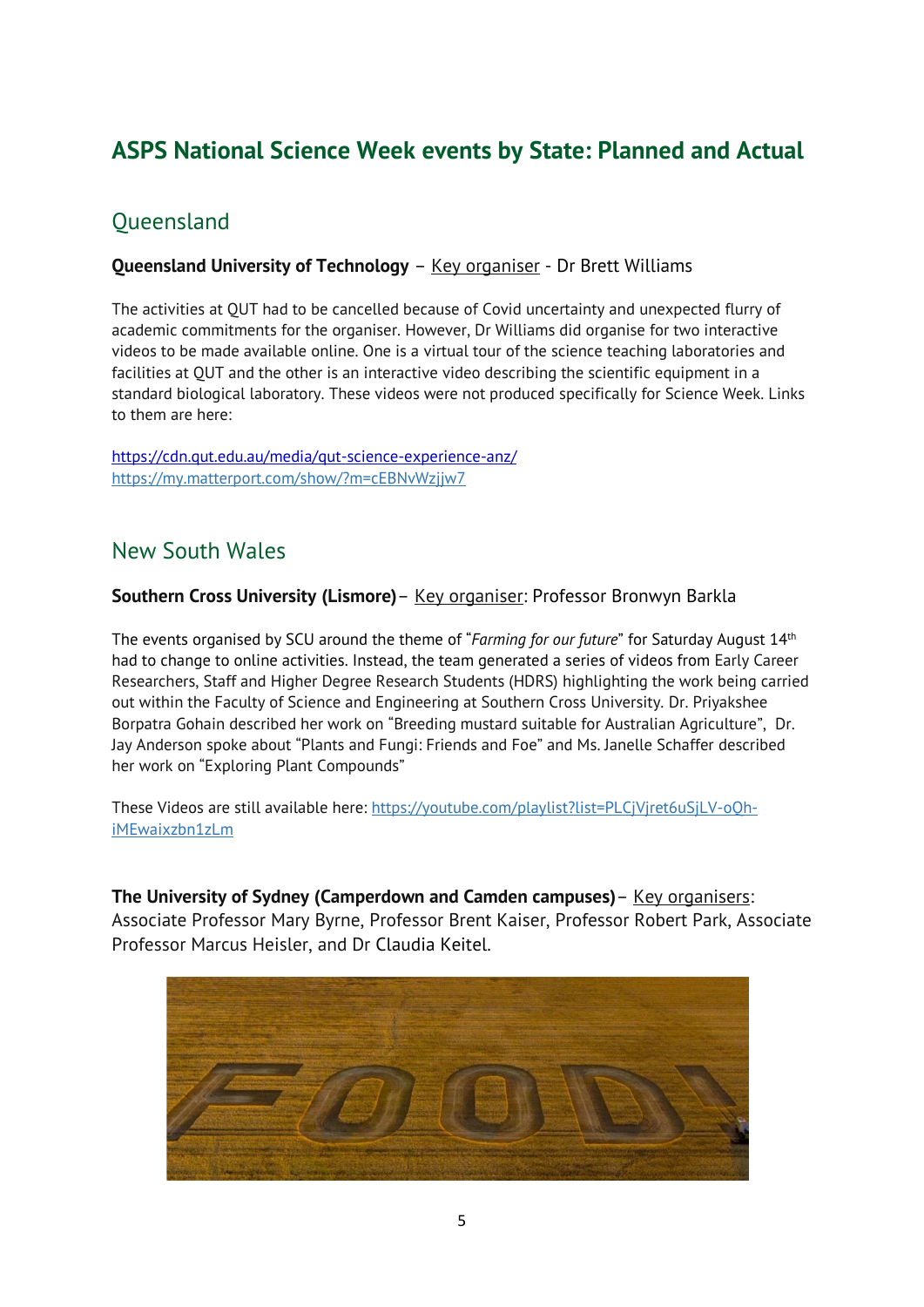Two of the University of Sydney campuses in Camperdown and Camden had prepared a series of face-to-face talks and interactive activities on the theme of "*Future Plant for Food Security*". Covid forced these events had to be altered to live online activities. One combined online Zoom event organised comprised of five short talks, followed by four online interactive sessions. The whole program attracted about 200 participants including a high number of students from surrounding schools. Links to these events and online bookings were described here:

https://www.sydney.edu.au/science/news-and-events/events/future-plants-for-food-security.html

The team at Sydney University received loads of positive feedback after this session due to the engaging variety of content included in their online activities. Apparently, the online activities "opened their eyes to new ideas". Many of them expressed an interest in attending similar events in the future (preferably in person).

The talks at this session were recorded and the videos were distributed to several schools that had expressed an interest in the event but that could not participate on that day. The videos are also now online for public access. They include the following talks:

"Protein Power" by Professor Brent Kaiser "A CRISPR Outlook" by Assoc Prof Brian Jones "Cottoning on to Plant Production" by Prof Daniel Tan "Diagnosis: Pathogen" by Professor Robert Park "Food in the City" by Floris van Ogtrop,

The online interactive activities targeted a variety of topics such as plant growth, physiology and photosynthesis and plant structure:

"*Let's Get Physiological*" by Dr Claudia Keitel

"*From Little Things*. . . . . . ." by A.Prof Mary Byrne & A.Prof Marcus Heisler "*Plants Down the Microscope*" by Assoc Prof Rosanne Quinnell

The links to these online talks are here:

https://www.youtube.com/watch?v=6tQi0Wuugxg&list=PLCjVjret6uShlw9BYZGmFviqN0m8hpGBs

## Australian Capital Territory

#### **Australian National University -** Key organisers: Prof. Ulrike Mathesius, Dr Caitlin Byrt

A series of talks by scientists and students at the Australian National University were organised for Saturday 21 August and these were to be followed by tours through the scientific laboratories and plant growth facilities. The events were cancelled when Canberra went into a rapid lockdown on 12 August. However, online materials were generated including this video:

"*Improving Biological Nitrogen fixation*" by Prof Ulrike Mathesius which is still online at: https://www.youtube.com/watch?v=5OPuvqhCdjg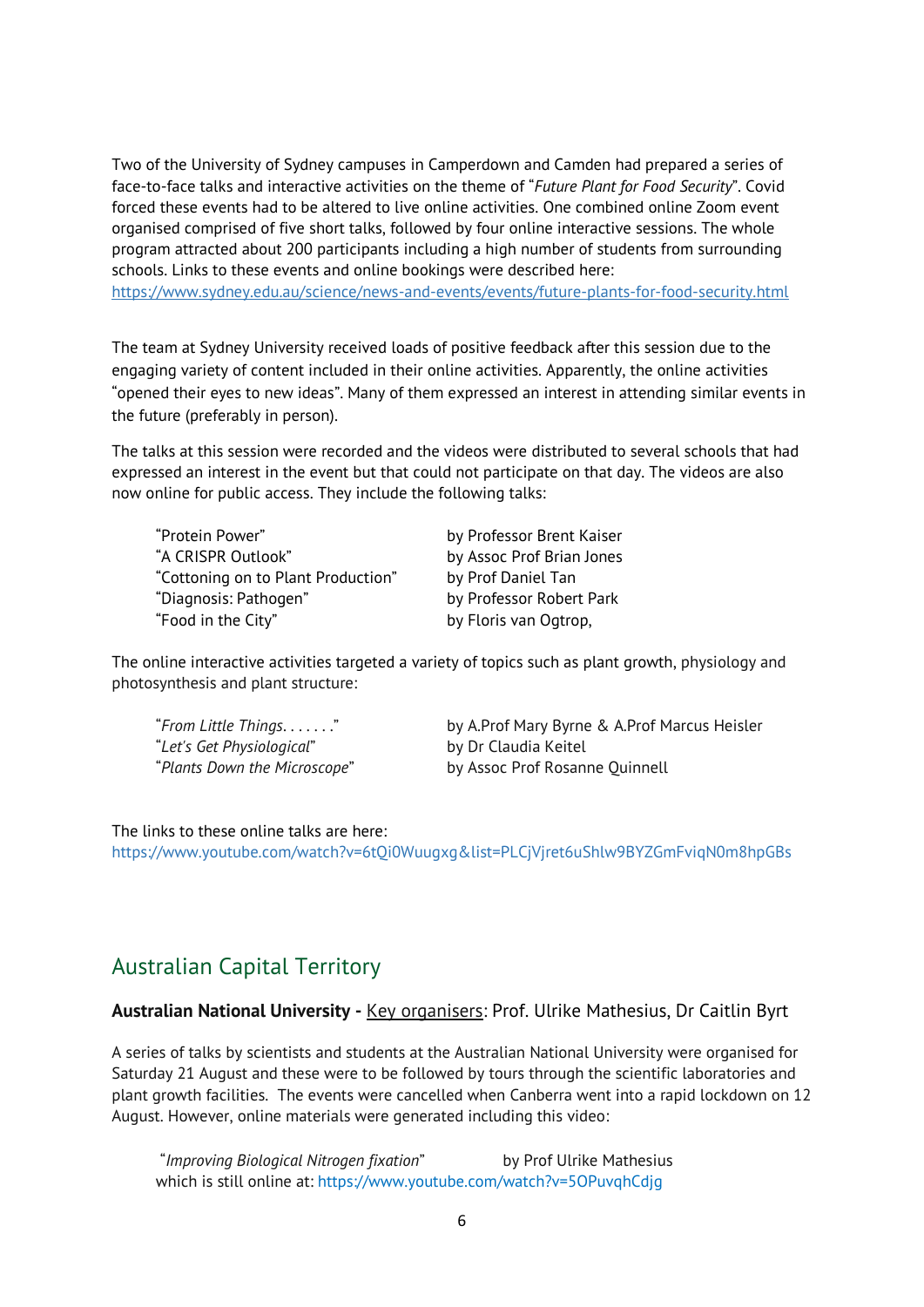Dr Byrt's team also prepared a virtual tour of their laboratory and at the same time described how some plants can be genetically modified by dipping their flowers into a soup of special agrobacteria: https://www.youtube.com/watch?v=Hj0iM3zi6\_E&list=PLCjVjret6uSh67u7d2U2B1mGRFARal9mt&in dex=2&t=24s

#### **CSIRO Agriculture and Food (Black Mountain Labs)** - Key organiser: Dr Peter Ryan

A series of short and engaging talks from seven scientists at CSIRO and Geoscience Australia were organised for Wednesday 18 August around the topic of "*Plant Science Safeguarding our Future Food Security*". The talks were chosen specifically to highlight the challenges the world faces in feeding another two billion people by the middle of the century and the pivotal role plant scientists will play in meeting these challenges.

These talks were to be followed by tours of the science laboratories in the CSIRO Synergy Building and the plant growth facilities and phenotyping capabilities in the Phytotron building.

A whole day tour of CSIRO field trial sites near Boorowa, NSW, was also planned as explained further below.

The event was advertised with two advertisements in the Canberra Times as shown in this picture. The issue of Food Security was highlighted in two radio interviews with Jaime Howell on ABC 666 Radio (18 August) and with Paul West on ABC South East NSW (19 August).



Public Notice in *The Canberra Times*

The online registration link was here: https://events.csiro.au/Events/2021/July/26/Plant-Science-Safeguarding-our-Future-Food-Security

While the interactive events and face-to-face seminars had to be cancelled, the expert speakers we organised were prepared to record their presentations so they could be made available more widely. These videos listed below are still publicly accessible here: https://www.youtube.com/watch?v=whFUyNK\_qMg&list=PLCjVjret6uSh67u7d2U2B1mGRFARal9mt

"*Future Food Security: An Introduction*" by Dr Peter Ryan "*Future Crop Breeding*" by Ms Jess Hyles "*A Pest-Resistant Food Legume for Africa*" by Dr TJ Higgins "*Agriculture Systems Modelling'* by Dr Di He "*Plant Diseases*" by Dr Ricky Milne "*The Role of Satellites in Food Production*" by Mr Ryan Ruddick (Geoscience Aust.) "*Food Security: Balancing Demand, Supply and Price*" by Dr Tony Fischer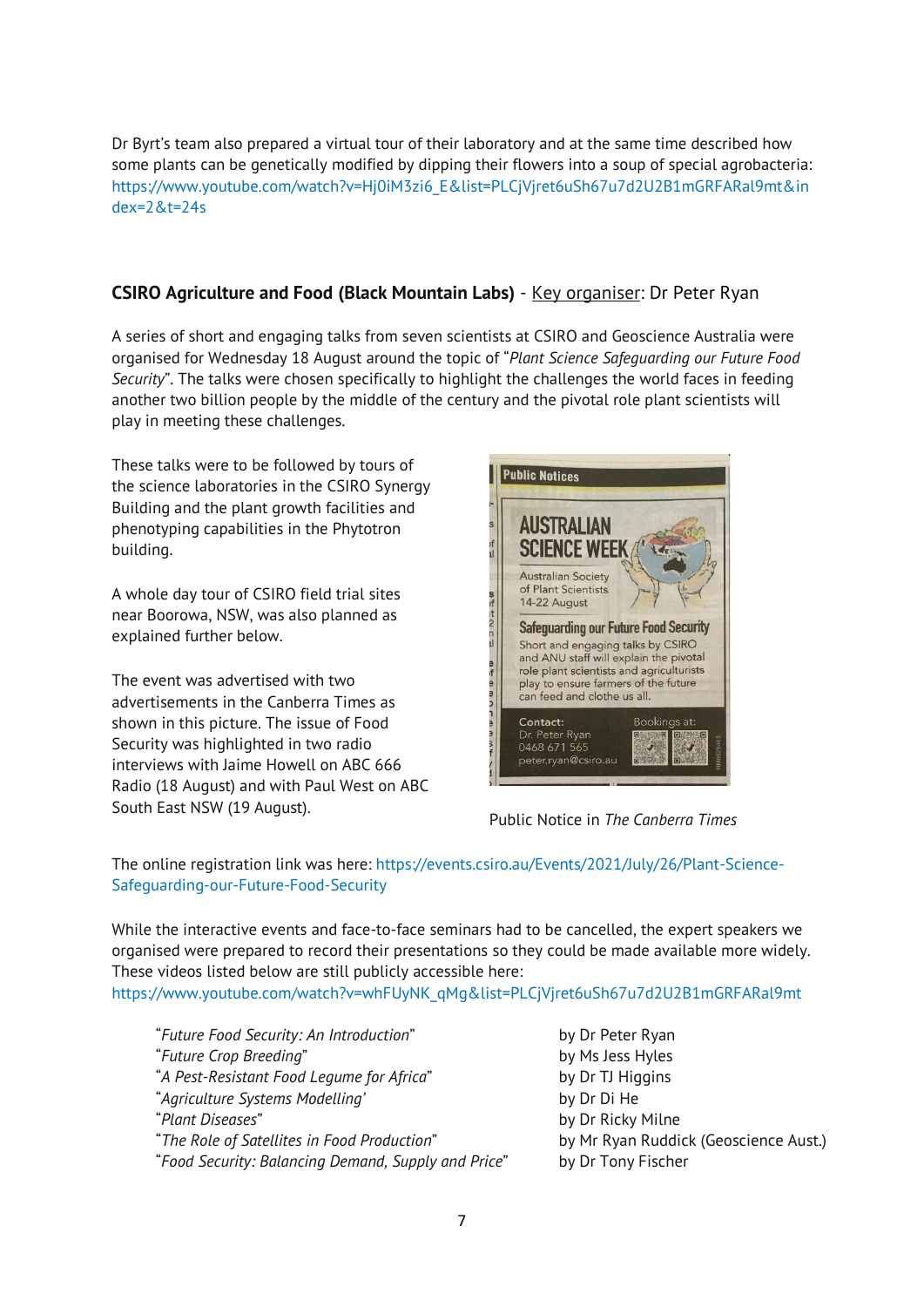**Day trip to the BARS field station**: A whole-day tour was planned for Thursday 19 August to visit the Boorowa Agricultural Research Station (BARS) which is CSIRO's newest field trial site in Boorowa NSW 100 km away from Canberra (https://www.csiro.au/en/work-withus/industries/agriculture/Boorowa-Agricultural-Research-Station). Bus coaches were being organised to take 30 -50 people to tour the research station with lunch and to hear scientists explain the objectives of their field experiments there. The trip was cancelled due to Covid but the CSIRO scientists who had volunteered their time to support this event included Mr Stuart Brown (manager), Dr Alan Richardson, Dr Shannon Dillon, Dr Susie Sprague and Dr Chris Helliwell..

### Victoria

**La Trobe University** – Key organisers - Dr Kim Johnson, Dr Janet Wheeler

Due to a snap COVID-lockdown in Victoria, a planned face-to-face event on Sunday 15 August called "*Food – Different by design. The future is Green*" was changed to a number of online activities on 19 August. The team at La Trobe University organised a series of talks and interactive activities. An event to primary school students was attended by approximately 50 students and teachers and demonstrated different plant-based foods going through the digestive system. Students then participated in their own home experiment guided by the organisers. This led to a discussion on why some foods are healthier than others for our gut and microbiome. A second virtual event was attended by an audience of approx. 80 including many secondary school students and teachers. The session covered the challenges of feeding the future population with sustainable nutritious foods. The session was highly interactive with polls, quizzes and opportunity to propose solutions to the grand challenges facing food production in future.



The flyer for these events is shown above.

Leading up to Science week La Trobe University researchers also promoted learning activities related to "*A Taste of Tomorrow*". A workshop, which included many primary teachers, demonstrated how science activities related to plant-based food can be used in the classroom and described fun experiments for people to try at home. Links: https://www.tastetomorrow.edu.au/; https://www.tastetomorrow.edu.au/activities; www.tastetomorrow.edu.au/experiments

### **The University of Melbourne & Monash University**

The events planned at the University of Melbourne and Monash University had to be halted due to Covid19 and changing teaching circumstances of the key organisers. However, Professor Roslyn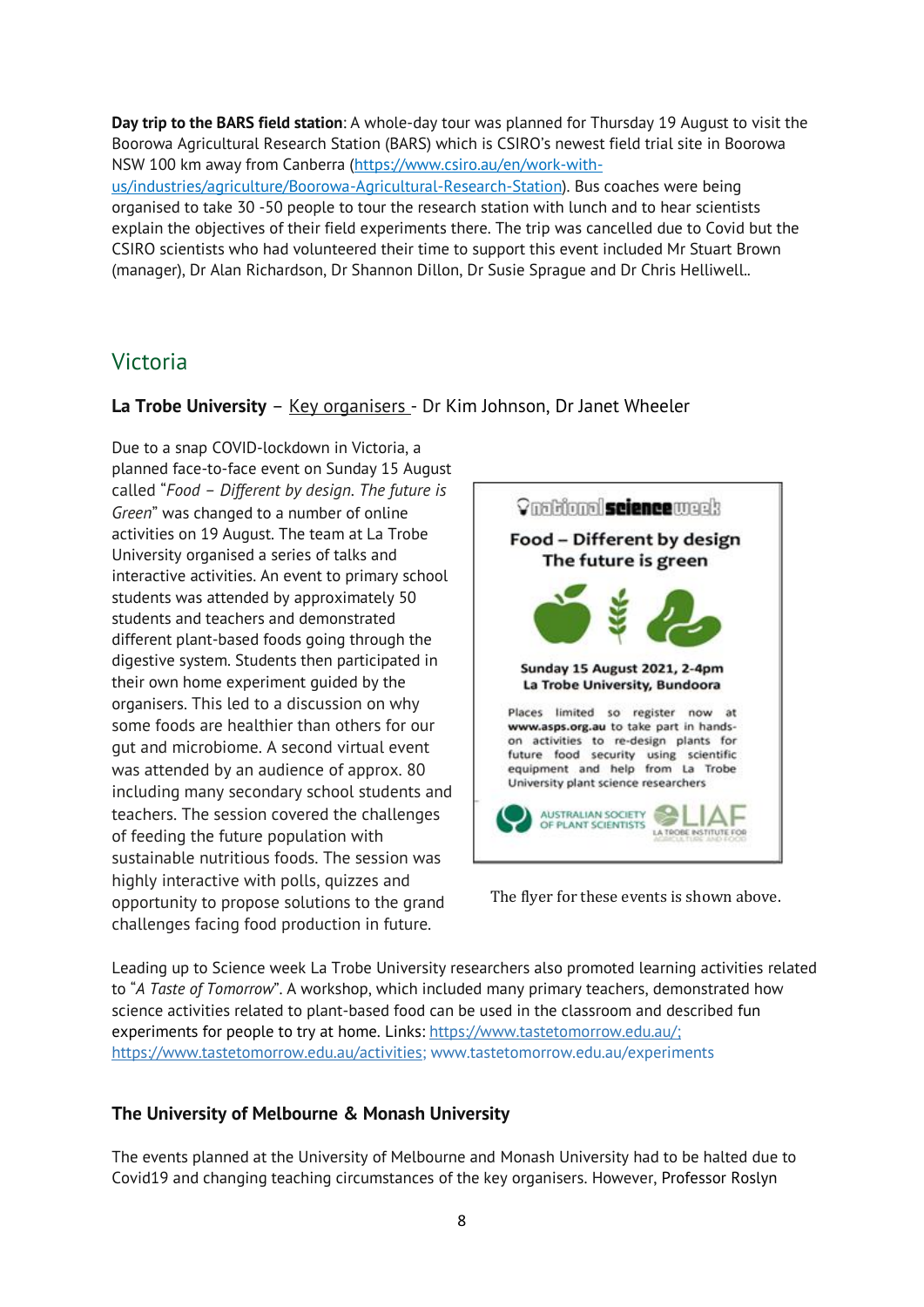Gleadow at Monash University managed to produce a video explaining why some plants produce cyanide and the consequences of this for people who consume these a lot of these plants species in their diets. The Link is here: https://www.youtube.com/watch?v=6egOt1qNo58

## Tasmania

#### **The University of Tasmania** – Key organiser: Dr Tim Brodribb

ASPS members at the University of Tasmania realised quite early they did not have enough staff to help organise Science Week Activities. However, they did contribute a video on water stress and drought.

"*Why leaves die when they dry out*" by Dr Tim Brodbridd https://www.youtube.com/watch?v=0M-sZETVoQ8&list=PLCjVjret6uShxXJbRyx1HIJZbEtyS8tK-

## South Australia

**University of Adelaide** – Key organisers: Dr Megan Shelden, Dr Beth Loveys, Dr Georgia Koerber

South Australia was not affected by Covid during this period which allowed them to organise and hold face-to-face activities on 22nd August. Their event was entitled "*Plant Science Safeguarding our Future Food Security*". It was held in a university hall where 45 people were able to gather and listen to short talks on a variety of interesting topics including plant structure, hemp production, secondary products and the physiology of cell walls. Interactive activities were also organised around the hall and engaged people to extract DNA from strawberries, make terrariums, and join tours of the Waite Arboretum, Plant Accelerator, and TERN Plant and Soil Laboratory. The advertising flyer with a full schedule of events held at Adelaide University is shown below. A wonderful event.

可相加

| <b>Plant Science Safeguarding Our Future Food Security</b>                                                                                                                                                                                                             |                                                                                                                                                                                                                                                                  | <b>Arboretum Tours</b> |                          |                                                                                                                                                                                                                                                                              |
|------------------------------------------------------------------------------------------------------------------------------------------------------------------------------------------------------------------------------------------------------------------------|------------------------------------------------------------------------------------------------------------------------------------------------------------------------------------------------------------------------------------------------------------------|------------------------|--------------------------|------------------------------------------------------------------------------------------------------------------------------------------------------------------------------------------------------------------------------------------------------------------------------|
|                                                                                                                                                                                                                                                                        | Sunday August 22 <sup>nd</sup> , 10:00 am - 12:30 pm<br>Mcleod House, Waite Campus, University of Adelaide<br>Program                                                                                                                                            | Tour <sub>1</sub>      | $11:15$ am $-12:45$ pm   | LONG WALK: this walk will go to the<br>iconic Dracaena Draco (Dragon tree),<br>passing the Elm Avenue, the oak collection<br>and many other specimens along the way.<br>The pathway is unformed, and the ground<br>is uneven. Maximum 10 people.                             |
|                                                                                                                                                                                                                                                                        | $10:00 - 10:30$ am Arrival and Coffee<br>10:00 - 12:30 pm Terrariums and DNA extractions (Sciren)<br>10:30 - 11:10 am Presentations and Panel Discussion<br>Chair: Dr. Beth Loveys, Deputy Head of School, Learning and Teaching<br>• Acknowledgement of Country | Tour <sub>2</sub>      | $11:30$ am $-12:00$ noon | SHORT WALK: family friendly tour;<br>attendees will be guided through the<br>Sensory Garden, Garden of Discovery, Ros<br>Garden to end in the Labyrinth for the<br>children to play. Maximum 10 people<br>(including children). Children must be<br>accompanied by an adult. |
| • Dr. Megan Shelden, ASPS Representative<br>Professor Martin Cole, Head of School, Agriculture, Food and Wine<br>Professor Rachel Burton, Head, Department of Food Science<br>٠<br>· Ali Gill, PhD Candidate<br>11.10 - 12:30 pm Coffee and networking with scientists |                                                                                                                                                                                                                                                                  | Tour <sub>3</sub>      | 11:30 am $-12:30$ pm     | MEDIUM WALK: participants will be<br>guided through the garden and through the<br>Mallee area to the water course to visit the<br>Native Bee Hotel. The pathway is<br>unformed, and the ground is uneven.<br>Maximum of 10 people.                                           |
| <b>Tours Depart</b><br>$11:15$ am<br>$11:30$ am                                                                                                                                                                                                                        | Tour 1 - The Waite Arboretum (90 min)<br>Tour 2 - The Waite Arboretum (30 min)<br>Tour 3 - The Waite Arboretum (60 min)<br>Tour 4 - The Plant Accelerator (30 min)<br>Tour 5 - Terrestrial Ecosystems Research Network (TERN)                                    | Tour <sub>6</sub>      | $12:00$ noon $-12:30$ pm | SHORT WALK: family friendly tour;<br>attendees will be guided through the<br>Sensory Garden, Garden of Discovery, Ros<br>Garden to end in the Labyrinth for the<br>children to play. Maximum 10 people<br>(including children). Children must be<br>accompanied by an adult. |
|                                                                                                                                                                                                                                                                        | Plant and Soil Library (30 min)<br>12:00 noon Tour 6 - The Waite Arboretum (30 min)<br>Tour 7 - The Plant Accelerator (30 min)<br>Tour 8 - Terrestrial Ecosystems Research Network (TERN)<br>Plant and Soil Library (30 min)                                     | Tour <sub>9</sub>      | 11:15 am $-12:30$ pm     | FLEXIBLE: medium to long walk<br>depending on participants preference. The<br>pathway in unformed, and the ground is<br>uneven. Maximum 10 people.                                                                                                                           |
| $12:30$ pm                                                                                                                                                                                                                                                             | Finish<br><b>AUSTRALIAN SOCIETY</b><br>THE UNIVERSITY<br>OF PLANT SCIENTISTS<br><b>ADELAIDE</b>                                                                                                                                                                  |                        |                          |                                                                                                                                                                                                                                                                              |
|                                                                                                                                                                                                                                                                        |                                                                                                                                                                                                                                                                  | 14-22 AUGUST 2021      |                          | www.sciencewi                                                                                                                                                                                                                                                                |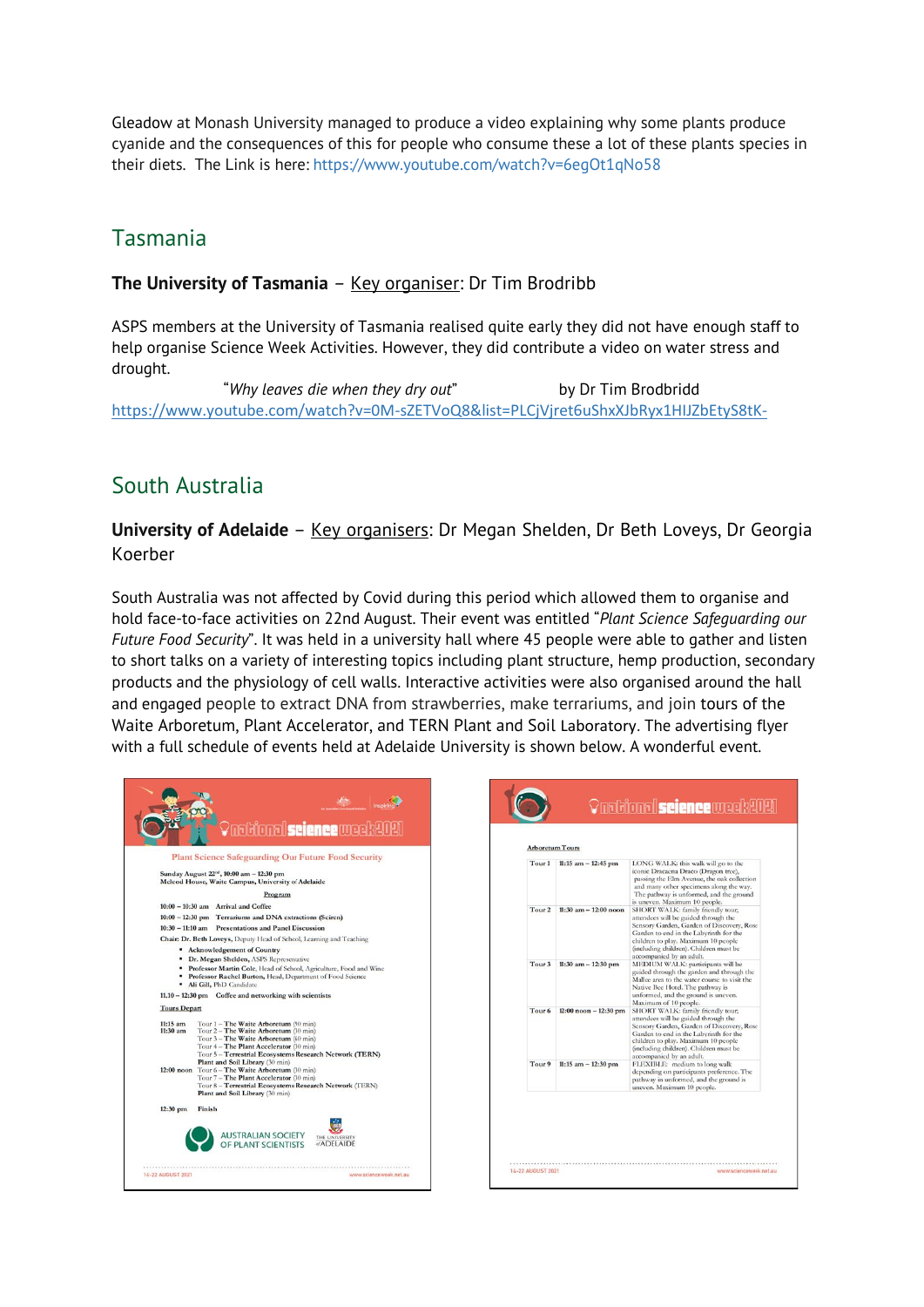Photographs taken at the Science Week events at the Waite Institute of Adelaide University.



Dr Megan Sheldon talking about cereals



Prof Martin Cole talking about food security





Prof. Rachel Burton and Dr. Beth Loveys showing people in Adelaide how long digestive systems are. properties of hemp.

Ali Gill talking about the special



Stalls for the University's Postgrad association for Phenomics and STEM



Stalls for University's School of Agr, Food and Wine and TERN, Terrestrial Ecosystem Research Network.